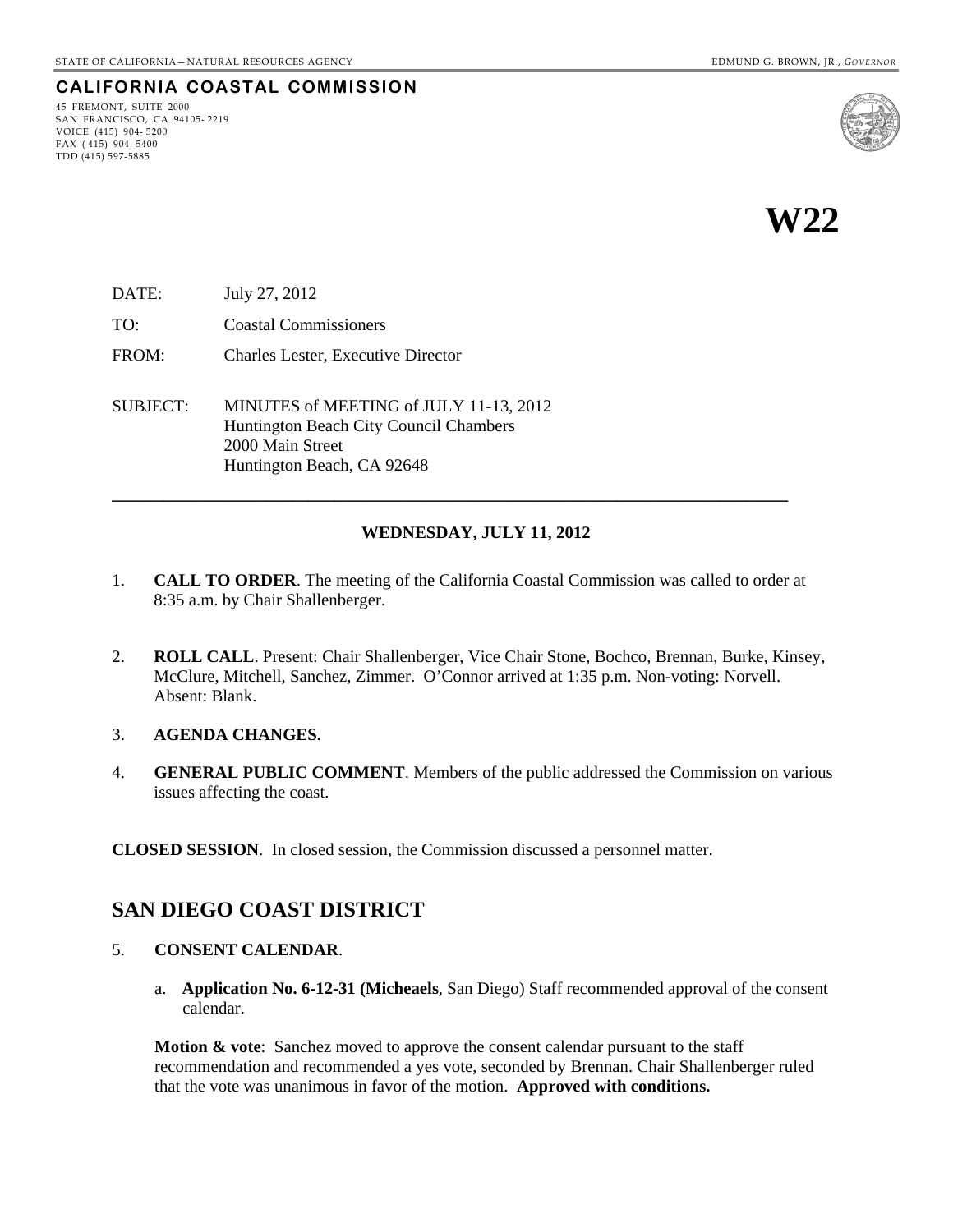- 6. **DEPUTY DIRECTOR'S REPORT**. Report by Deputy Director on permit waivers, emergency permits, immaterial amendments & extensions, LCP matters not requiring public hearings, and on comments from the public. There being no objection, Chair Shallenberger ruled concurrence.
- 7. **CONSENT CALENDAR (removed from Regular Calendar)**. Staff moved one item [**10e**] to the expanded consent calendar and recommended approval with conditions.

**Motion & vote:** Sanchez moved to approve the consent calendar pursuant to the staff recommendation and recommended a yes vote, seconded by Brennan. Chair Shallenberger ruled that the vote was unanimous in favor of the motion. **Approved with conditions.**

### 8. **LOCAL COASTAL PROGRAMS (LCPs)**

a. **Oceanside LCP Amendment No. 02-10 (Telecommunication Facilities**). Staff recommended denial as submitted and approval if modified as suggested by staff.

**Motion & vote**: Sanchez moved to reject the Implementation Plan as submitted and recommended a yes vote, seconded by Kinsey. Chair Shallenberger ruled that the vote was unanimous in favor of the motion. **Denied as submitted**.

Motion & vote: Sanchez moved to certify the Implementation Plan if modified as suggested and recommended a yes vote, seconded by Kinsey. Chair Shallenberger ruled that the vote was unanimous in favor of the motion. **Approved with modifications**.

#### 9. **NEW APPEALS**. None.

#### 10. **COASTAL PERMIT APPLICATIONS**.

a. **Appeal No. A-6-ENC-09-40 (Okun**, Encinitas) Staff recommended approval with conditions.

**Motion & vote:** Sanchez moved to approve pursuant to the staff recommendation and recommended a yes vote, seconded by Stone.

**Amending motion & vote**: Sanchez moved to delete Condition #1 and Condition #2a and recommended a yes vote, seconded by Kinsey. The roll call vote was 7 in favor [Bochco, Brennan, Burke, Kinsey, McClure, Mitchell, Sanchez] and 3 opposed [Stone, Zimmer, Shallenberger]. **Approved**.

**Vote on main motion**: The roll call vote was 8 in favor [Bochco, Brennan, Burke, Kinsey, McClure, Mitchell, Sanchez, Stone] and 2 opposed [Zimmer, Shallenberger]. **Approved with conditions.**

b. **Appeal No. A-6-ENC-09-41 (Okun**, Encinitas) Staff recommended approval with conditions.

**Motion**: Sanchez moved to approve pursuant to the staff recommendation and recommended a yes vote, seconded by Stone.

**Amending motion & vote**: Sanchez moved to delete Condition #1 and Condition #2a and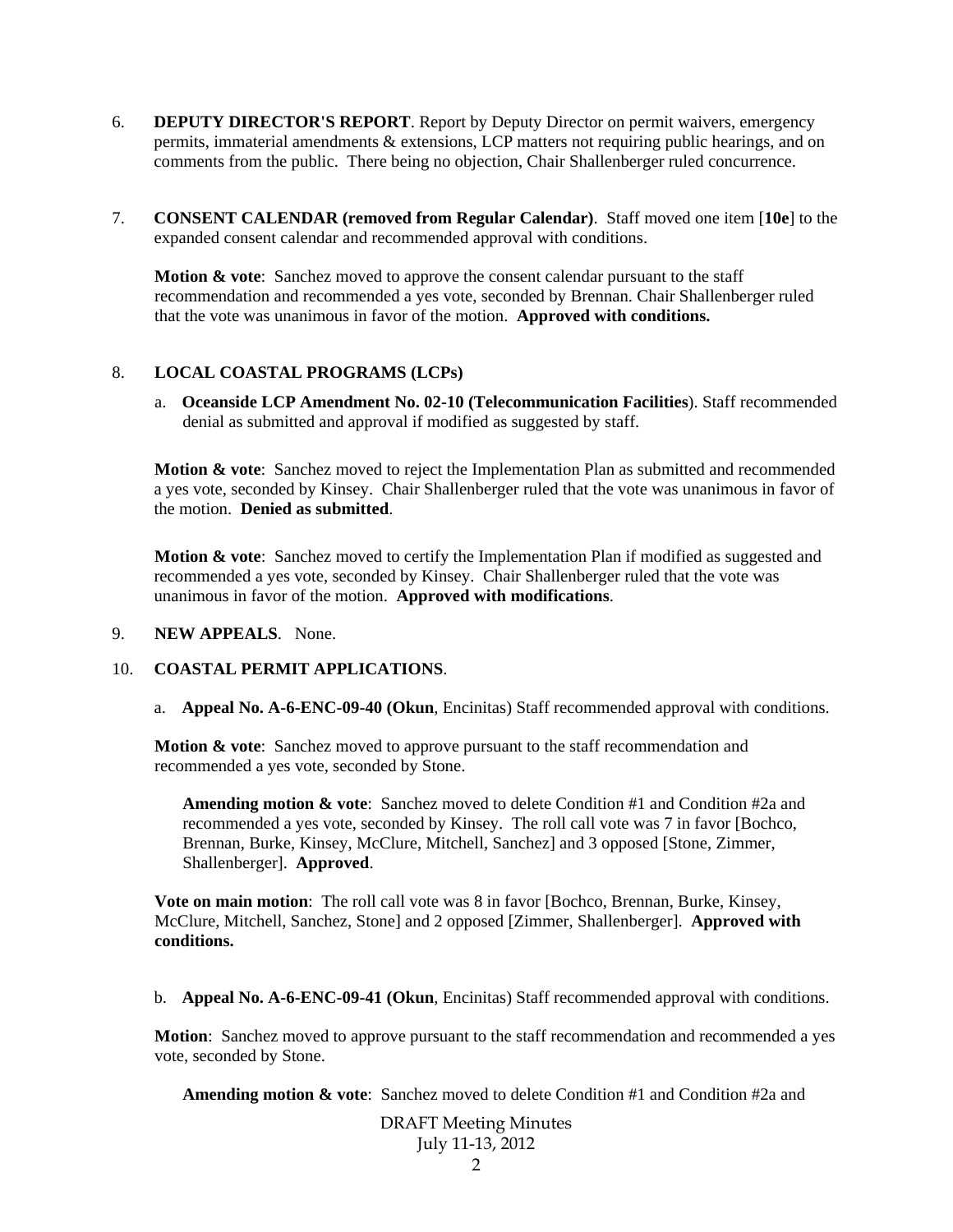recommended a yes vote, seconded by Kinsey. The roll call vote was 7 in favor[Bochco, Brennan, Burke, Kinsey, McClure, Mitchell, Sanchez] and 3 opposed [Stone, Zimmer, Shallenberger]. **Approved**.

**Vote on main motion**: The roll call vote was 8 in favor [Bochco, Brennan, Burke, Kinsey, McClure, Mitchell, Sanchez, Stone] and 2 opposed [Zimmer, Shallenberger]. **Approved with conditions.**

**LUNCH RECESS**. The Commission recessed for lunch at 12:30 and returned at 1:30 p.m.

### **Report of CLOSED SESSION:**

**Bay Island Club v. CCC** – The Commission received litigation advice, information and gave direction. **City of Malibu v. CCC (Santa Monica Mountains Conservancy et al., RPI)** – The Commission received litigation information.

**Fiery et al. v. CCC et al.** – The Commission received litigation information.

**Pacific Shores Property Owners Assn. v. Dept. of Fish & Game et al**. – The Commission received litigation information.

**Ramirez Canyon Preservation Fund v. CCC (Santa Monica Mountains Conservancy et al., RPI** - The Commission received litigation information.

**Steinberg v. CCC** - The Commission received litigation information.

**Tolowa Nations et al. v. CCC et al.** - The Commission received litigation information.

The Commission also considered and gave direction regarding the filing of new litigation

c. **Application No. 6-11-10 (Oceanus Geologic Hazard Abatement District**, San Diego) [**POSTPONED**]

[*O'Connor arrived*.]

d. **Application No. 6-11-78 (City of San Diego, Parks and Recreation Department, San Diego Children's Pool Rope Barrier**, San Diego) Staff recommended approval with conditions.

**Motion & vote**: Sanchez moved to approve pursuant to the staff recommendation and recommended a yes vote, seconded by Bochco. Chair Shallenberger ruled that the vote was unanimous in favor of the motion. **Approved with conditions.** 

e. **Application No. 6-12-22 (San Diego Unified Port District,** Chula Vista) Moved by staff to the expanded consent calendar. **Approved with conditions**.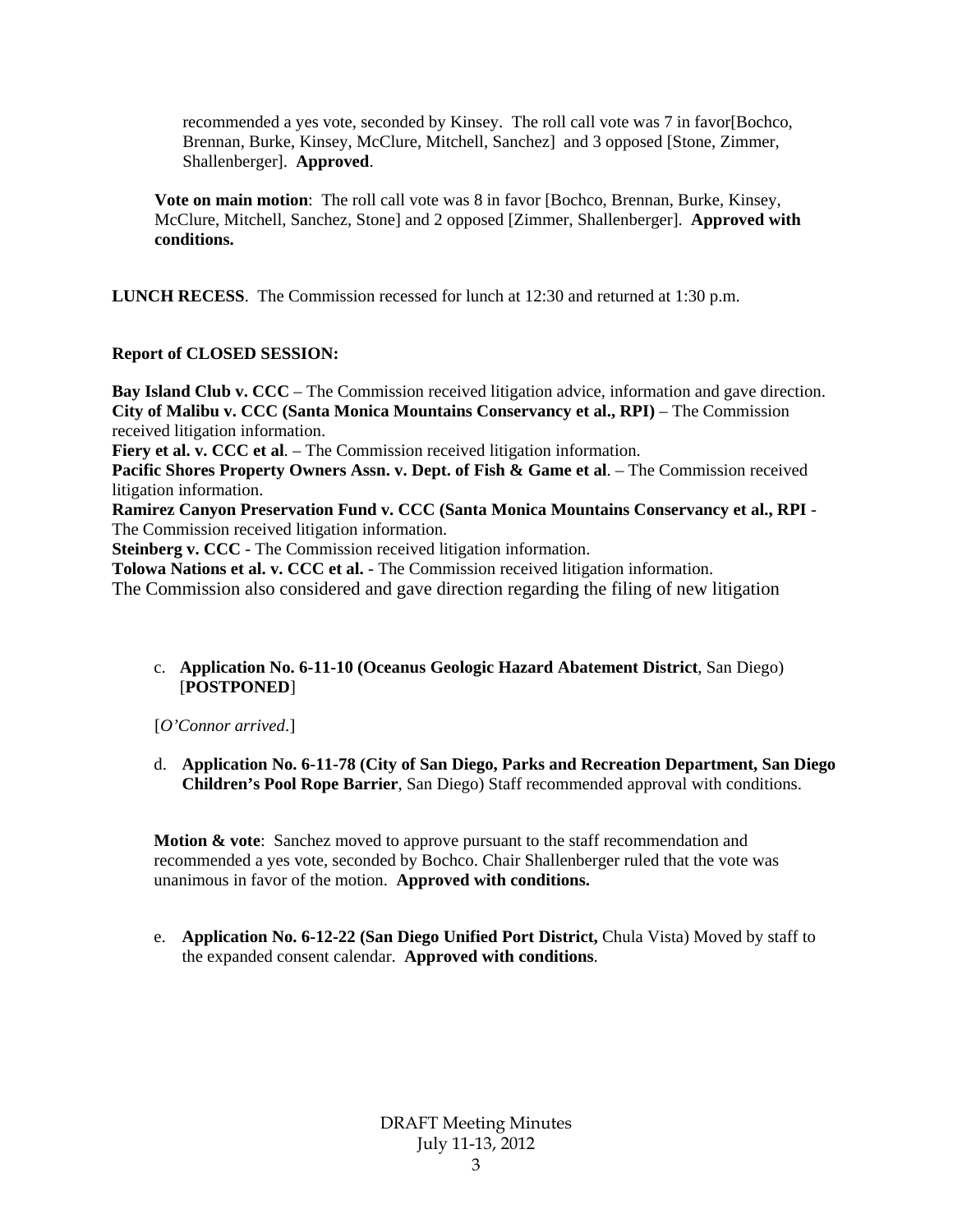# **STATEWIDE [trailed to Friday's agenda]**

- 11. **APPROVAL OF MINUTES**. Sanchez moved to approve the minutes of **June 13-15, 2012** as written and recommended a yes vote, seconded by Zimmer. Chair Shallenberger ruled that the vote was unanimous in favor of the motion. **Approved**.
- 12. **COMMISSIONERS' REPORTS**. Information only.
- 13. **CONSERVANCY REPORT**. Information only.
- 14. **SANTA MONICA MOUNTAINS CONSERVANCY REPORT**. Information only.
- 15. **DEPUTY ATTORNEY GENERAL'S REPORT**. None.
- 16. **EXECUTIVE DIRECTOR'S REPORT** including reports and possible Commission action on legislation and water quality.
	- a. **Legislation.** Legislative report and possible Commission action. None.
	- b. **Interagency Agreement**. Public hearing and Commission authorization to enter into an Interagency Agreement with California Department of Human Resources for personnel data processing services.

**Motion & vote**: Stone moved to authorize the Inter-agency agreement and recommended a yes vote, seconded by Brennan. Chair Shallenberger ruled that the vote was unanimous in favor of the motion. **Approved**.

c. **2013 Schedule of Meeting Dates and Locations**. Staff recommended approval of the meeting dates and location.

**Motion & vote:** Sanchez moved to approve and recommended a yes vote, seconded by Stone. Chair Shallenberger ruled that the vote was unanimous in favor of the motion. **Approved**.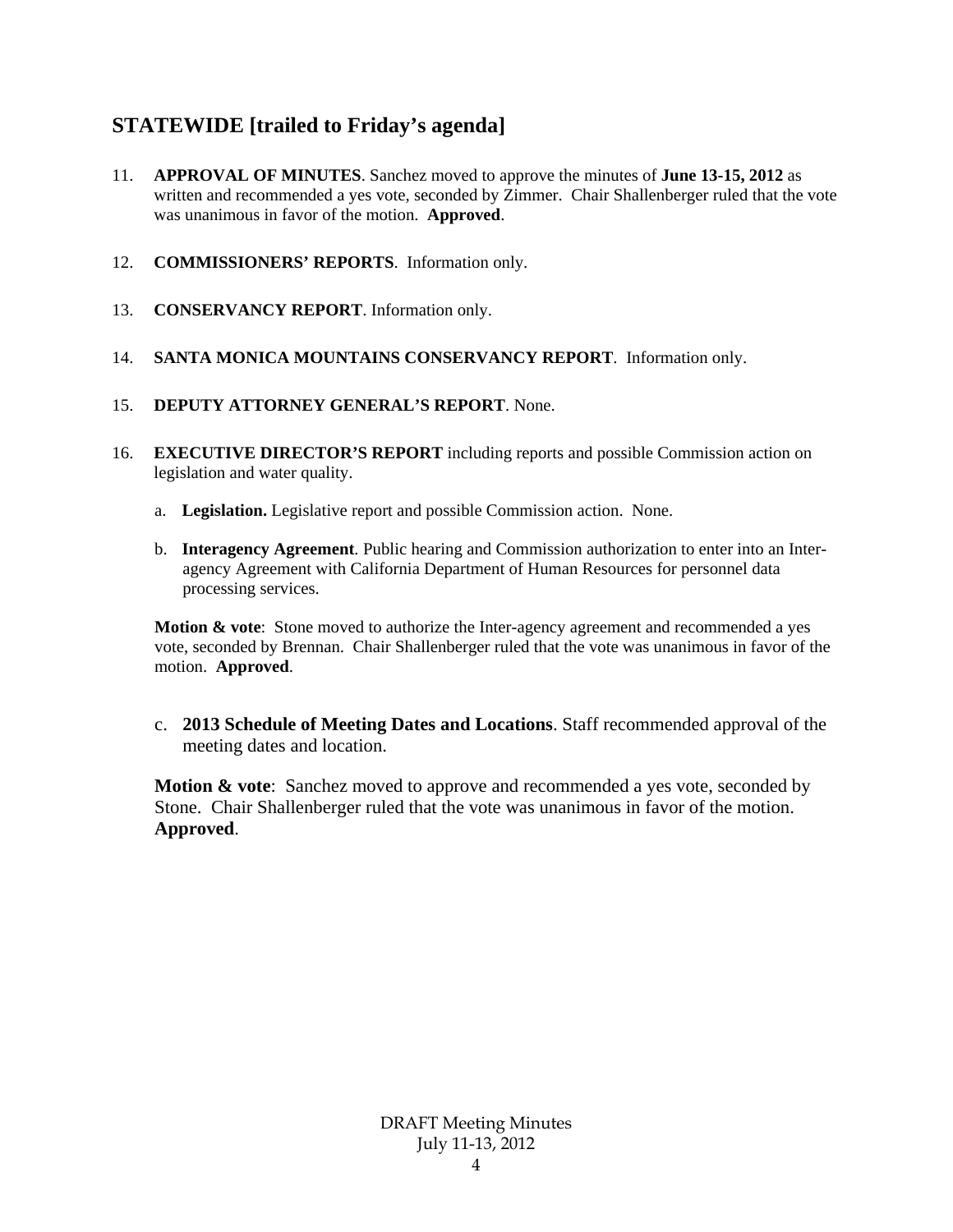## **THURSDAY, JULY 12, 2012**

- 1. **CALL TO ORDER**. The meeting of the California Coastal Commission was called to order at 9:07 p.m. by Chair Shallenberger
- 2. **ROLL CALL**. Present: Chair Shallenberger, Vice Chair Stone, O'Connor (alternate), Bochco, Brennan, McClure, Mitchell, Zimmer. Sanchez arrived at 9:15 a.m.; Kinsey arrived at 9:35 a.m.; Burke arrived at 10:30 a.m. Non-voting: Norvell. Absent: Blank.

### 3. **AGENDA CHANGES.**

4. **GENERAL PUBLIC COMMENT**. Members of the public addressed the Commission on various issues affecting the coast.

## **SOUTH COAST DISTRICT (Orange County)**

- 5. **CONSENT CALENDAR**.
	- a. **Application No. 5-12-110 (Elias,** Huntington Beach) Staff recommended approval with conditions.

**Motion & votes**: Sanchez moved to approve pursuant to the staff recommendation and recommended a yes vote, seconded by Brennan. Chair Shallenberger ruled that the vote was unanimous in favor of the motion. **Approved with conditions.**

## **SOUTH COAST DISTRICT (Los Angeles County)**

### 6. **ADMINISTRATIVE CALENDAR**.

a. **Application No. 5-12-145 (Gordon,** Long Beach) Staff recommended that the Commission concur with the Executive Director's determination. There being no objection, Chair Shallenberger ruled that the Commission concurred.

## **SOUTH COAST DISTRICT (Orange County)**

- 7. **DEPUTY DIRECTOR'S REPORT FOR ORANGE COUNTY**. Report by Deputy Director on permit waivers, emergency permits, immaterial amendments & extensions, LCP matters not requiring public hearings, and on comments from the public. There being no objection, Chair Shallenberger ruled that the Commission concurred.
	- a. **City of Laguna Beach LGB-MAJ-3-10 (Certification Review).** Staff recommended that the Commission concur with the Executive Director's determination. There being no objection, Chair Shallenberger ruled that the Commission concurred.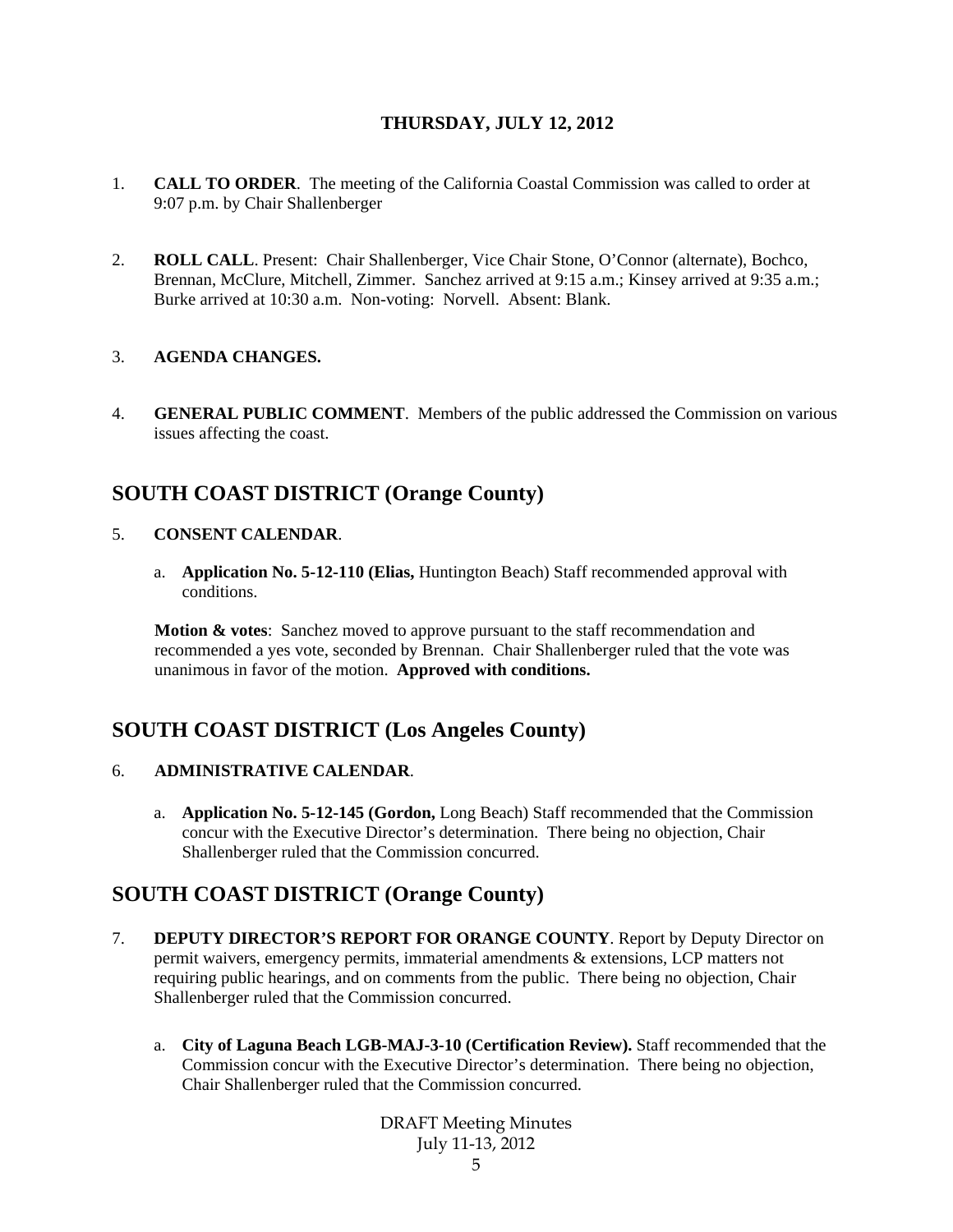### 8. **CONSENT CALENDAR (removed from Regular Calendar)**. None

### 9. **LOCAL COASTAL PROGRAMS (LCPs)** None

10. **NEW APPEALS**. None.

### **Report of CLOSED SESSION**.

**Norberg v. CCC** – The Commission received litigation information and advice.

### 11. **COASTAL PERMIT APPLICATIONS**.

a. **Application No. 5-09-105 (Norberg Family Trust,** Laguna Beach) Staff recommended approval with conditions. [Burke arrived during this item and did not vote.]

**Motion & vote**: Sanchez moved to approve pursuant to the staff recommendation and recommended a yes vote, seconded by Brennan. Chair Shallenberger ruled that the vote was unanimous in favor of the motion. **Approved with conditions**.

b. **Application No. 5-11-53 (Orange County Parks,** Dana Point) Staff recommended denial.

**Motion & vote**: Stone moved to approve pursuant to the staff recommendation and recommended a no vote, seconded by Zimmer. Chair Shallenberger ruled that the vote was unanimous in opposition to the motion. **Denied**.

**LUNCH RECESS**. The Commission recessed for lunch at 12:00 p.m. and returned at 12:45 p.m.

#### **Report of CLOSED SESSION**.

**Manchester Pacific Gateway v. California Coastal Commission** – The Commission received litigation information and advice and gave direction.

c. **Application No. 5-11-302 (City of Newport Beach Public Park (Sunset Ridge Park**) Staff recommended denial.

**Motion**: Brennan moved to approve pursuant to the staff recommendation and recommended a yes vote, seconded by McClure.

**Amending motion**: McClure moved to add conditions if approved and recommended a yes vote, seconded by Brennan.

Main motion withdrawn by Brennan.

**Motion & vote**: Kinsey moved to continue and recommended a yes vote, seconded by Zimmer. The roll call vote was 6 in favor [Brennan, Burke, Kinsey, McClure, Mitchell, Zimmer] and 5 opposed [O'Connor, Bochco, Sanchez, Stone, Shallenberger]. **Continued**.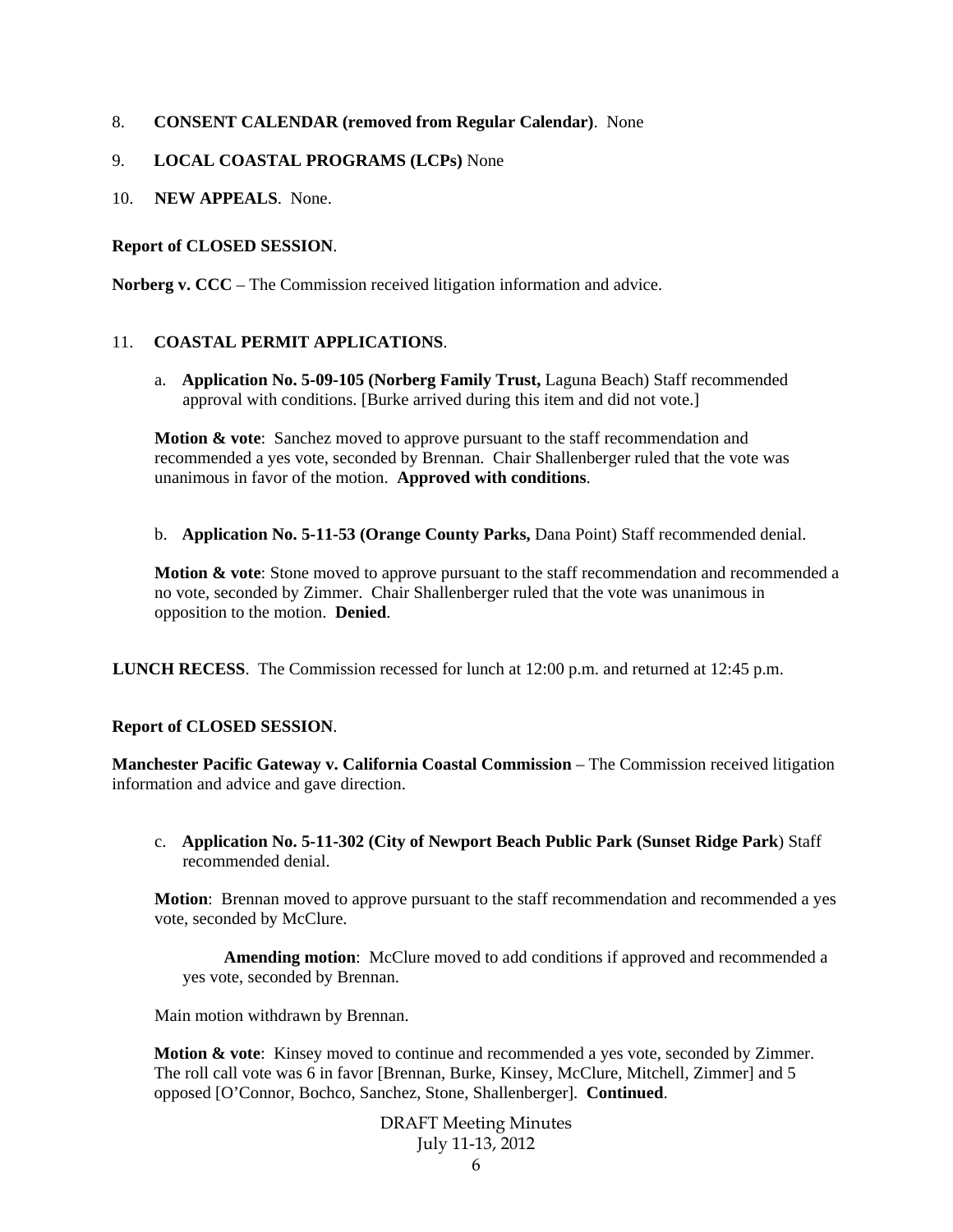# **SOUTH COAST DISTRICT (Los Angeles County)**

- 12. **DEPUTY DIRECTOR'S REPORT FOR LOS ANGELES COUNTY**. Report by Deputy Director Ainsworth on permit waivers, emergency permits, immaterial amendments & extensions, LCP matters not requiring public hearings, and on comments from the public. There being no objection, Chair Shallenberger ruled that the Commission concurred.
- 13. **CONSENT CALENDAR (removed from Regular Calendar)**. None.
- 14. **LOCAL COASTAL PROGRAMS (LCPs)** None.

## 15. **NEW APPEALS**.

a. **Appeal No. A-5-MDR-12-159 (Legacy Partners Residential, Inc.,** Los Angeles Co.) Staff recommended that the appeal raised no substantial issue on the grounds in which the appeal was filed.

**Motion & vote:** Burke moved to determine that the appeal raised no substantial issue on the grounds in which the appeal was filed and recommended a yes vote, seconded by Mitchell. Chair Shallenberger ruled that the vote was unanimous in favor of the motion. **No substantial issue found.** 

- b. **Appeal No. A-5-MDR-12-161 (Los Angeles County, Dept. of Beaches and Harbor,** Los Angeles Co.) [**POSTPONED**]
- c. **Appeal No. A-5-MDR-12-162 (Legacy Partners Residential, Inc.,** Los Angeles Co.) Staff recommended that the appeal raised no substantial issue on the grounds in which the appeal was filed.

**Motion & vote:** Burke moved to determine that the appeal raised no substantial issue on the grounds in which the appeal was filed and recommended a yes vote, seconded by Zimmer. Chair Shallenberger ruled that the vote was unanimous in favor of the motion. **No substantial issue found.** 

[*Burke departed for the day.*]

#### 16. **COASTAL PERMIT APPLICATIONS**. None.

## 17. **PERMIT AMENDMENTS**.

a. **Permit No. 5-08-251-A3 (Los Angeles Unified School District,** San Pedro) Staff recommended approval with conditions.

**Motion & vote:** Sanchez moved to approve pursuant to the staff recommendation and recommended a yes vote, seconded by O'Connor. Chair Shallenberger ruled that the vote was unanimous in favor of the motion. **Approved with conditions**.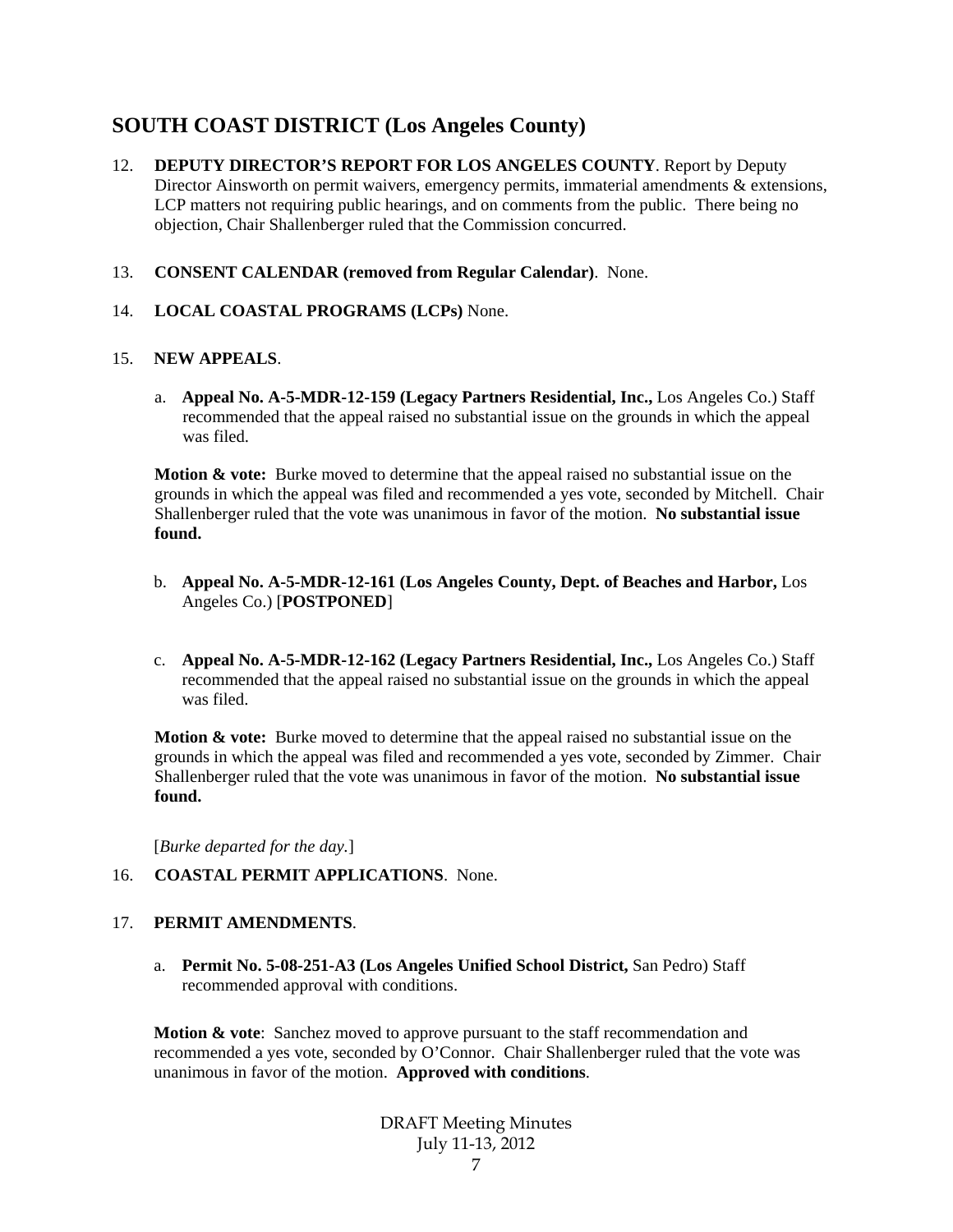b. **Permit No. 5-91-286-A9 (City of Los Angeles, Department of Recreation and Parks**, Los Angeles) Staff recommended approval with conditions.

**Motion & vote**: Sanchez moved to approve pursuant to the staff recommendation and recommended a yes vote, seconded by Brennan. Chair Shallenberger ruled that the vote was unanimous in favor of the motion. **Approved with conditions**.

## **ENFORCEMENT**

- 18. **ENFORCEMENT REPORT**. None.
- 18.3. **Consent Cease and Desist Order No. CCC-12-CD-05 (United World of the Universe)** Staff recommended approval of the Cease and Desist Order.

**Motion & vote:** Vice Chair Stone moved to issue the Consent Cease and Desist Order pursuant to the staff recommendation and recommended a yes vote, seconded by Brennan. Chair Shallenberger ruled that the vote was unanimous in favor of the motion. **Approved**.

18.5 **Consent Restoration Order No. CCC-12-RO-05 (United World of the Universe)** Staff recommended approval of the Restoration Order.

**Motion & vote**: Vice Chair Stone moved to issue the Consent Restoration Order pursuant to the staff recommendation and recommended a yes vote, seconded by Brennan. Chair Shallenberger ruled that the vote was unanimous in favor of the motion. **Approved**.

# **SOUTH CENTRAL COAST DISTRICT**

- 19. **DEPUTY DIRECTOR'S REPORT**. Report by Deputy Director Ainsworth on permit waivers, emergency permits, immaterial amendments & extensions, LCP matters not requiring public hearings, and on comments from the public. There being no objection, Chair Shallenberger ruled that the Commission concurred.
	- a. **Santa Barbara County LCP Amendment No. STB-MAJ-2-11 (Medical Marijuana Storefront Dispensaries) Certification Review.** Staff recommended that the Commission concur with the Executive Director's determination. There being no objection, Chair Shallenberger ruled that the Commission concurred.
- 20. **CONSENT CALENDAR (removed from Regular Calendar)**. None.

## 21. **LOCAL COASTAL PROGRAMS (LCPs)**

a. **City of Oxnard LCP Amendment No. OXN-MAJ-1-12. [POSTPONED]**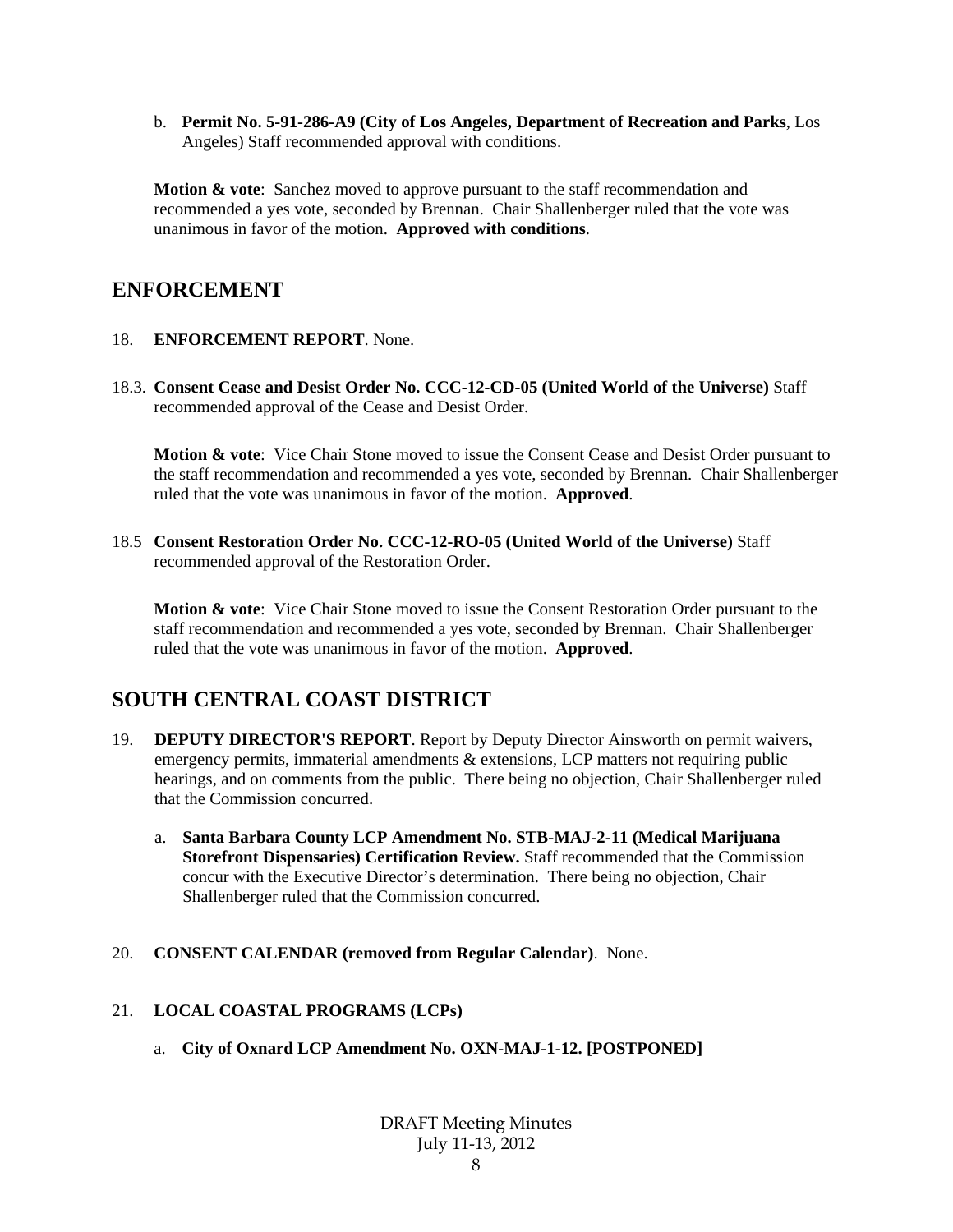## 22. **NEW APPEALS**. None.

## 23. **COASTAL PERMIT APPLICATIONS**. None

The Commission recessed for the day at 5:35 p.m.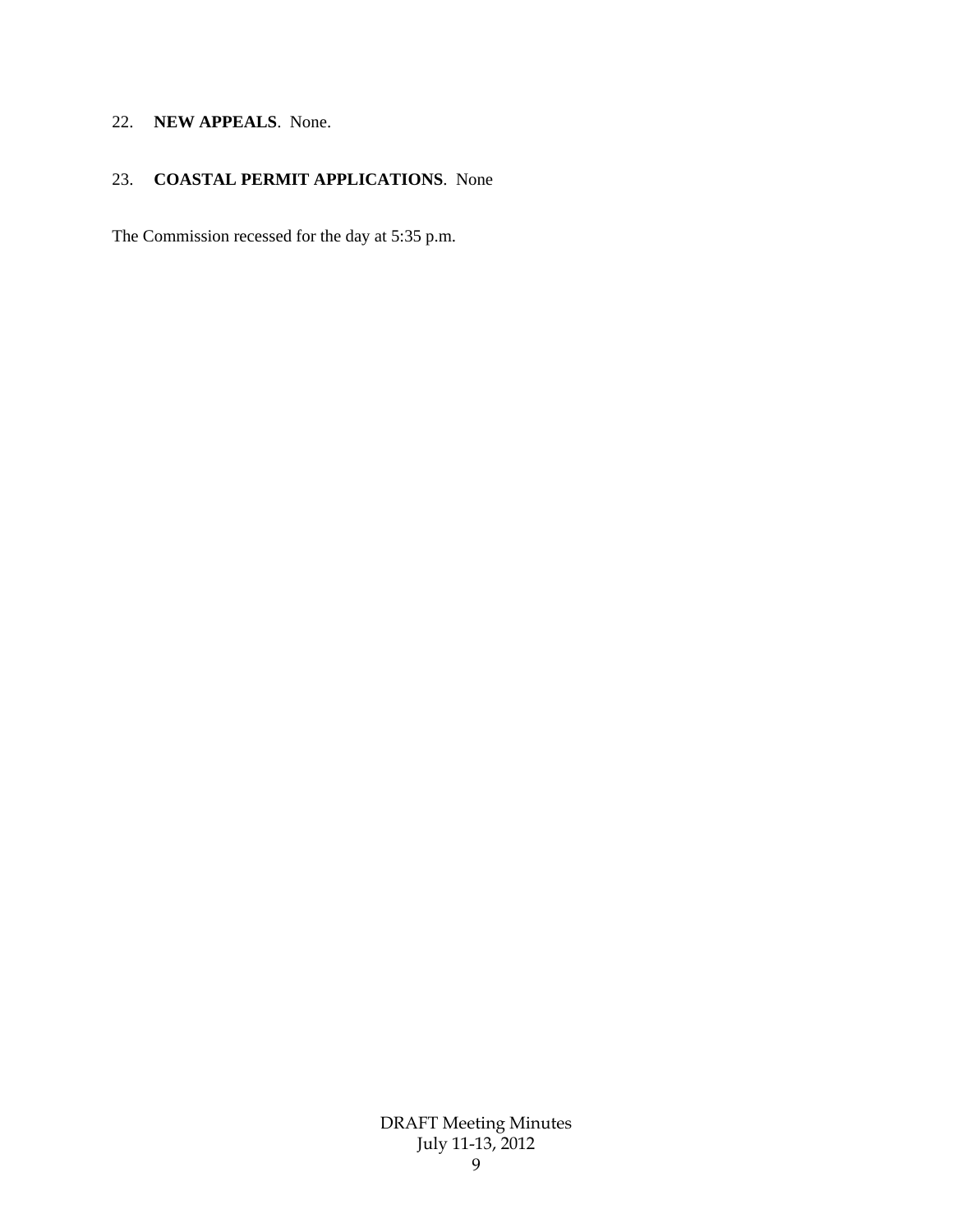## **FRIDAY, JULY 13, 2012**

- 1. **CALL TO ORDER**. The meeting of the California Coastal Commission was called to order at 9:00 a.m. by Chair Shallenberger
- 2. **ROLL CALL**. Present: Chair Shallenberger, Vice Chair Stone, Bochco, Brennan, Kinsey, McClure, Mitchell, Sanchez, Zimmer. O'Connor arrived at 9:35 a.m. Non-voting: Norvell. Absent: Blank, Burke.

## 3. **AGENDA CHANGES**

4. **GENERAL PUBLIC COMMENT**. Members of the public addressed the Commission on various issues affecting the coast.

# **ENERGY, OCEAN RESOURCES and FEDERAL CONSISTENCY**

- 5. **ENERGY, OCEAN RESOURCES and FEDERAL CONSISTENCY**. Report by the Deputy Director Dettmer on permit waivers, emergency permits, immaterial amendments & extensions, negative determinations, matters not requiring public hearings, and status report on offshore oil & gas exploration & development. There being no objection, Chair Shallenberger ruled that the Commission concurred.
- 6. **CONSENT CALENDAR (removed from Regular Calendar)**. None.
- 7. **COASTAL PERMIT APPLICATIONS**. None.
- 8. **FEDERAL CONSISTENCY.** 
	- a. **CD-014-12 (U.S. Coast Guard,** Humboldt Co.) [**POSTPONED**]

## **NORTH COAST DISTRICT**

- 9. **DEPUTY DIRECTOR'S REPORT**. Report by Deputy Director Dettmer on permit waivers, emergency permits, immaterial amendments & extensions, LCP matters not requiring public hearings, and on comments from the public. There being no objection, Chair Shallenberger ruled that the Commission concurred.
- 10. **CONSENT CALENDAR (removed from Regular Calendar)**. None.
- 11. **LOCAL COASTAL PROGRAMS (LCPs)**
	- a. **City of Eureka Community Development Department LCP Amendment No. EUR-MAJ-1-5 (Redwood Marine LCP Amendment & Zone Reclassification).** Staff recommended approval as submitted.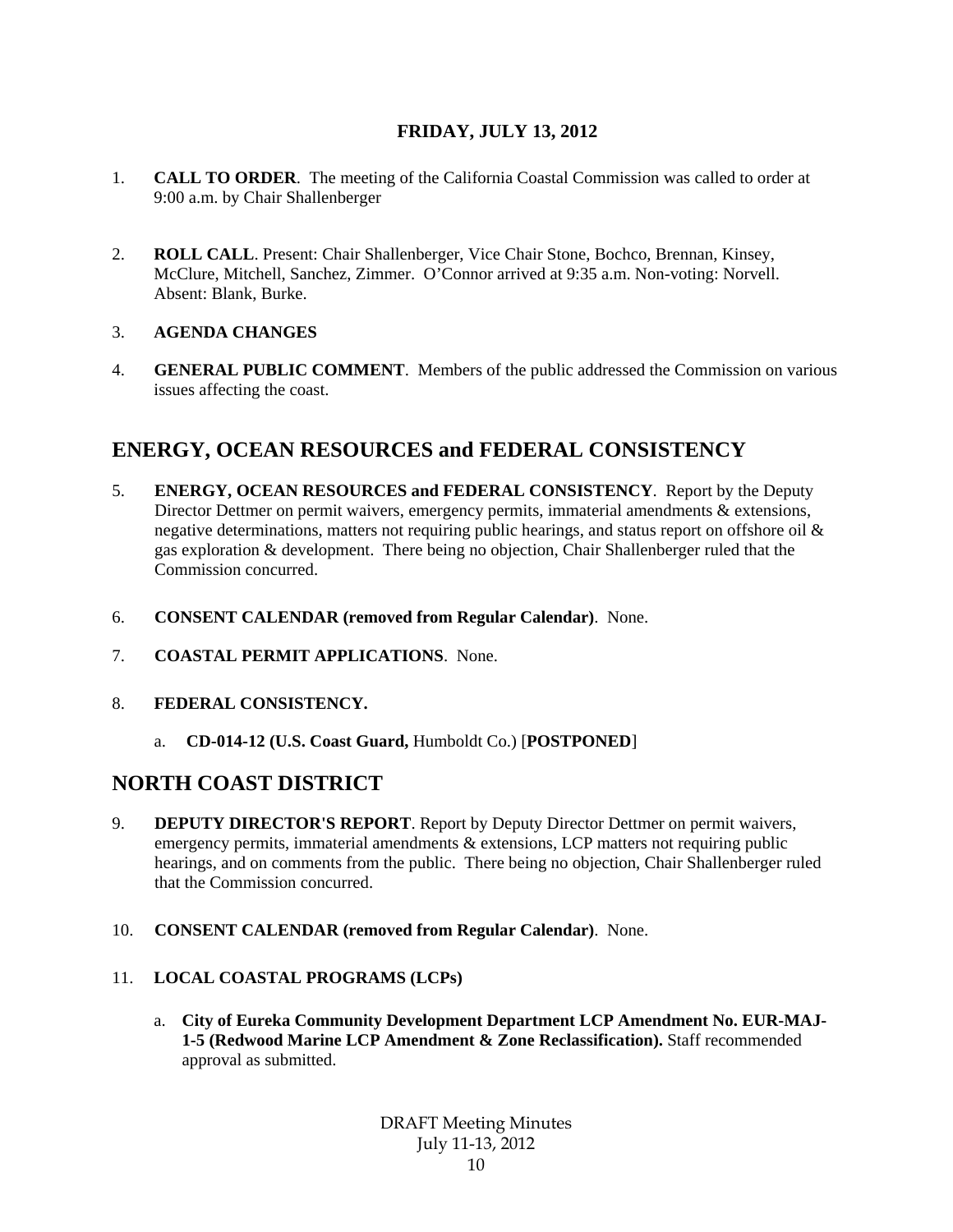**Motion & vote**: Sanchez moved to certify the Land Use Plan as submitted and recommended a yes vote, seconded by Brennan. Chair Shallenberger ruled that the vote was unanimous in favor of the motion. **Approved as submitted**.

**Motion & vote**: Stone moved to reject the Implementation Plan as submitted and recommended a no vote, seconded by Sanchez. Chair Shallenberger ruled that the vote was unanimous in opposition to the motion. **Approved as submitted**.

## 12. **NEW APPEALS**.

a. **Appeal No. A-1-DNC-12-16 (County of Del Norte Public Trail**) Staff recommended that the appeal raised no substantial issue on the grounds in which the appeal was filed.

**Motion & vote**: McClure moved to determine that the appeal raised no substantial issue on the grounds in which the appeal was filed and recommended a yes vote, seconded by Kinsey. Chair Shallenberger ruled that the vote was unanimous in favor of the motion. **No Substantial Issue found**.

b. **Appeal No. A-1-MEN-12-18 (Roscoe,** Mendocino Co.) ) Staff recommended that the appeal raised no substantial issue on the grounds in which the appeal was filed.

**Motion & vote**: McClure moved to determine that the appeal raised no substantial issue on the grounds in which the appeal was filed and recommended a yes vote, seconded by Brennan. Chair Shallenberger ruled that the vote was unanimous in favor of the motion. **No Substantial Issue found**.

## 13. **COASTAL PERMIT APPLICATIONS.** None**.**

# **NORTH CENTRAL COAST DISTRICT**

- 14. **DEPUTY DIRECTOR'S REPORT**. Report by Deputy Director Carl on permit waivers, emergency permits, immaterial amendments & extensions, LCP matters not requiring public hearings, and on comments from the public. **None**.
- 15. **CONSENT CALENDAR (removed from Regular Calendar)**. None.
- 16. **LOCAL COASTAL PROGRAMS (LCPs) .** None**.**

## 17. **PUBLIC WORKS PLAN**.

a. **Montara Water and Sanitary District Public Works Plan Notice of Impending Development No. SMC-NOID-1-12 (Schoolhouse Water Tank).** Staff recommended approval of the Notice of Impending Development.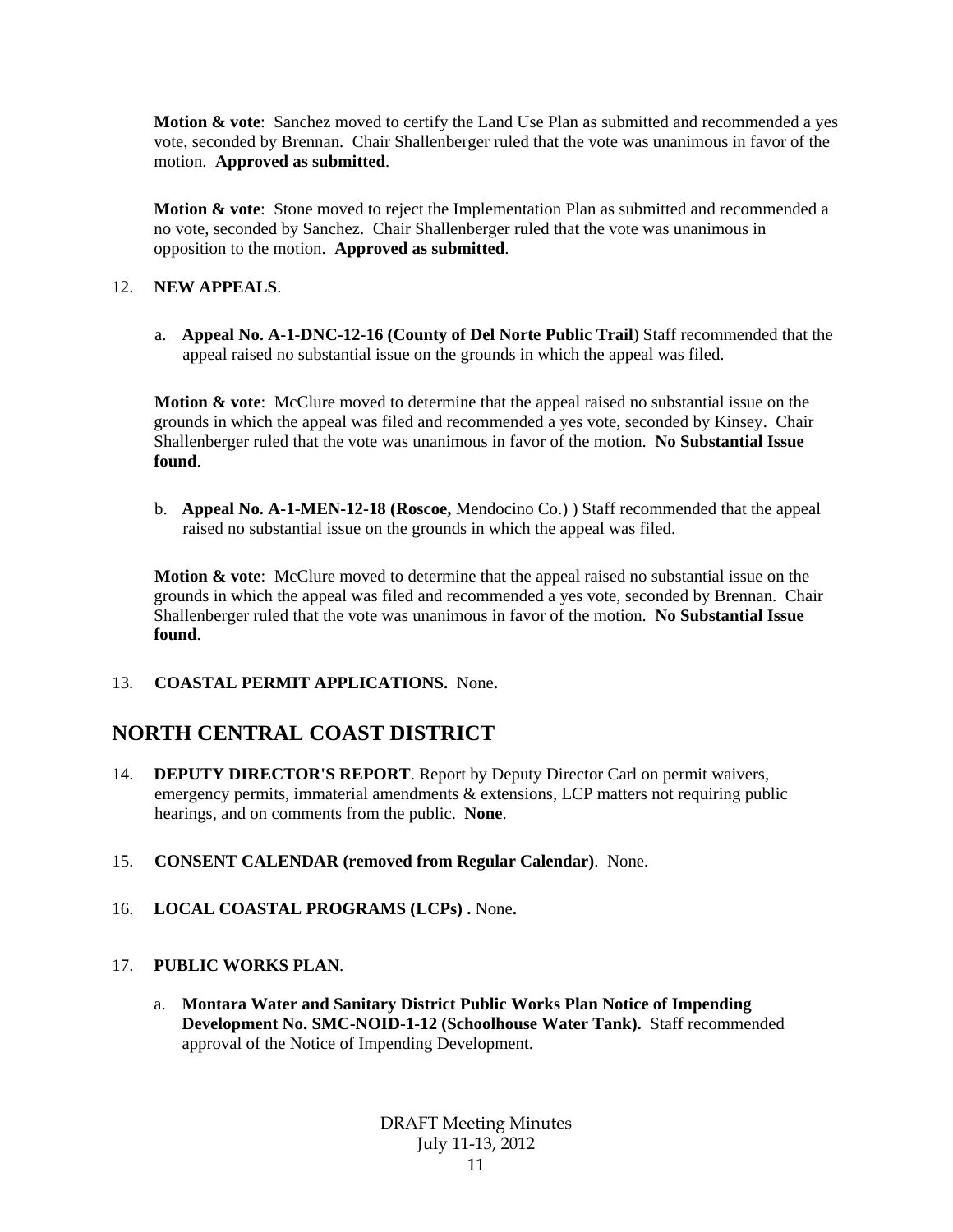**Motion & vote:** Kinsey moved to determine that the project is consistent and recommended a yes vote, seconded by Brennan. Chair Shallenberger ruled that the vote was unanimous in favor of the motion. **Approved**.

#### 18. **NEW APPEALS**.

a. **Appeal No. A-2-HMB-12-11 (Gibraltar Capital,** San Mateo Co.) Staff recommended that the Commission determine that the appeal raised substantial issue on the grounds in which the appeal was filed. There being no objection, Chair Shallenberger ruled that the Commission found substantial issue and continued the matter to a future hearing. **Substantial Issue found**.

#### 19. **COASTAL PERMIT APPLICATIONS**.

a. **Application No. 2-11-24 (Daly City Revetment**) Staff recommended approval with conditions.

**Motion & vote:** Stone moved to continue and recommended a yes vote, seconded by Brennan. Chair Shallenberger ruled that the vote was unanimous in favor of the motion. **Continued**.

# **CENTRAL COAST DISTRICT**

- 20. **DEPUTY DIRECTOR'S REPORT**. Report by Deputy Director Carl on permit waivers, emergency permits, immaterial amendments & extensions, LCP matters not requiring public hearings, and on comments from the public. There being no objection, Chair Shallenberger ruled that the Commission concurred.
- 21. **CONSENT CALENDAR (removed from Regular Calendar)**. Staff moved one item [**25a**] to the expanded consent calendar and recommended approval with conditions.

**Motion & vote:** Stone moved to approve pursuant to the staff recommendation and recommended a yes vote, seconded by Sanchez. Chair Shallenberger ruled that the vote was unanimous in favor of the motion. **Approved with conditions**.

22. **LOCAL COASTAL PROGRAMS (LCPs).** None.

## 23. **LONG RANGE DEVELOPMENT PLAN.**

- a. **University of California, Santa Cruz Notice of Impending Development No. 4**. [**POSTPONED**]
- 24. **NEW APPEALS**. None.